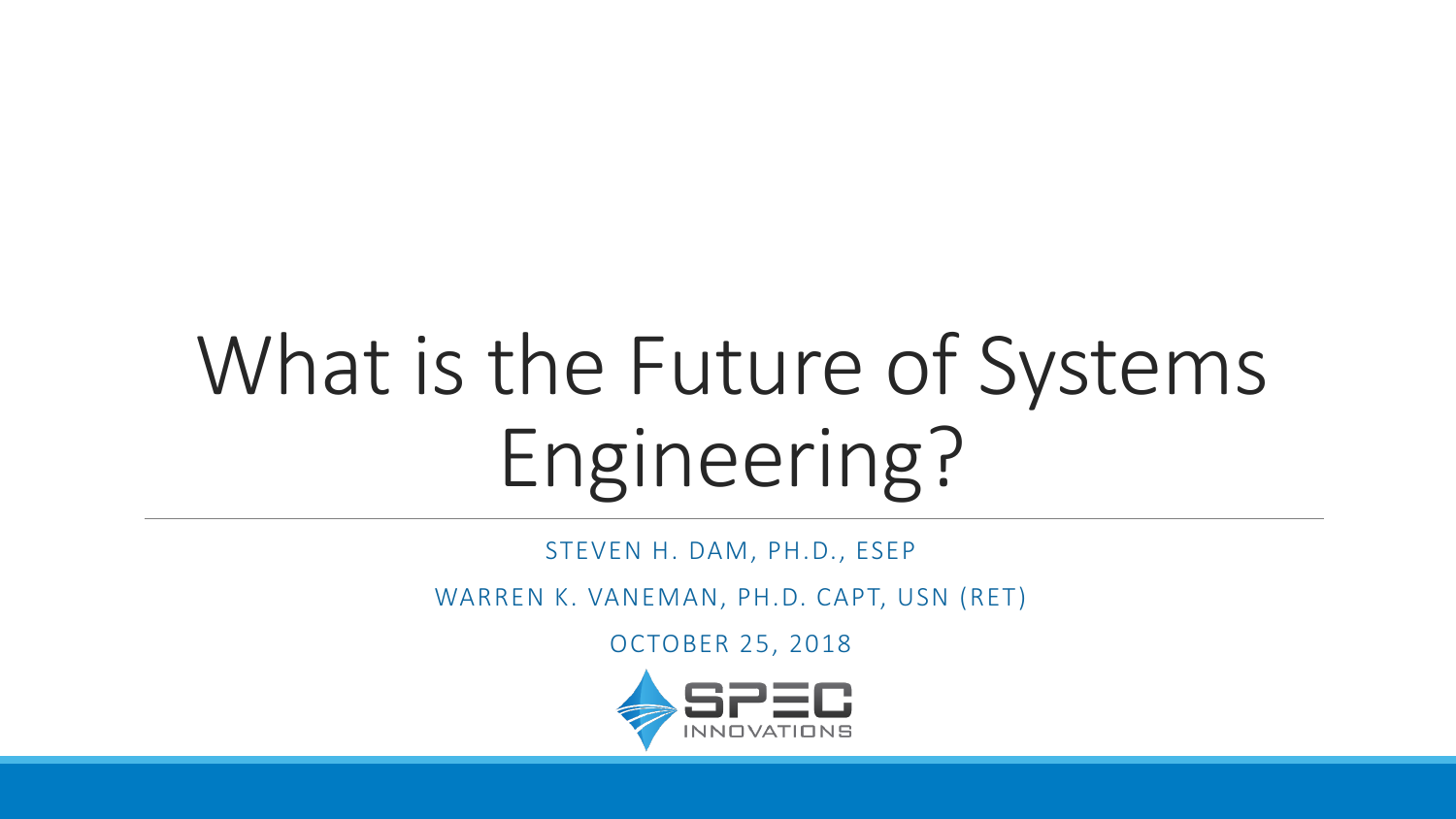## Agenda

- Why this Question?
- History of Systems Engineering
- What Do We Need that We Are Missing?
- Why Isn't SysML Enough?
- How Will Technology Improvements Enable Better SE?
- Why Do We Have to Wait 10 Years?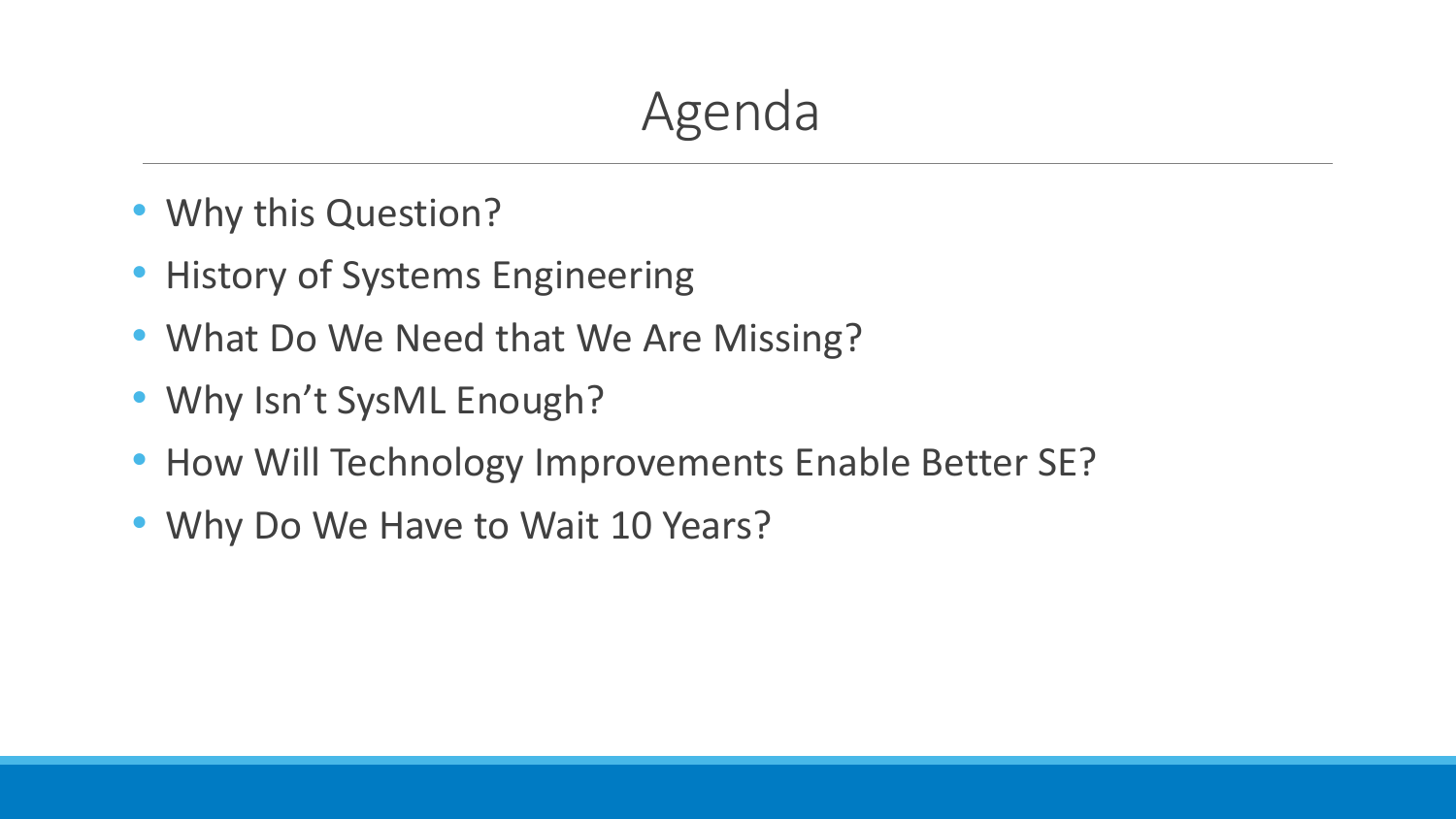### Why this Question?

- In a Spring 2018 Systems Engineering Forum, held by The Aerospace Corporation, one questioner stated,
	- o "SysML is the current systems engineering, but 10 years from now it's likely to be something else."
- That begs the question, "What is the future of systems engineering?" and others …
	- o What do we need that we are missing?
		- **.** Why isn't SysML enough?
	- o How will technology improvements enable better SE?
	- o Why do we have to wait 10 years?
	- o How can we predict the future?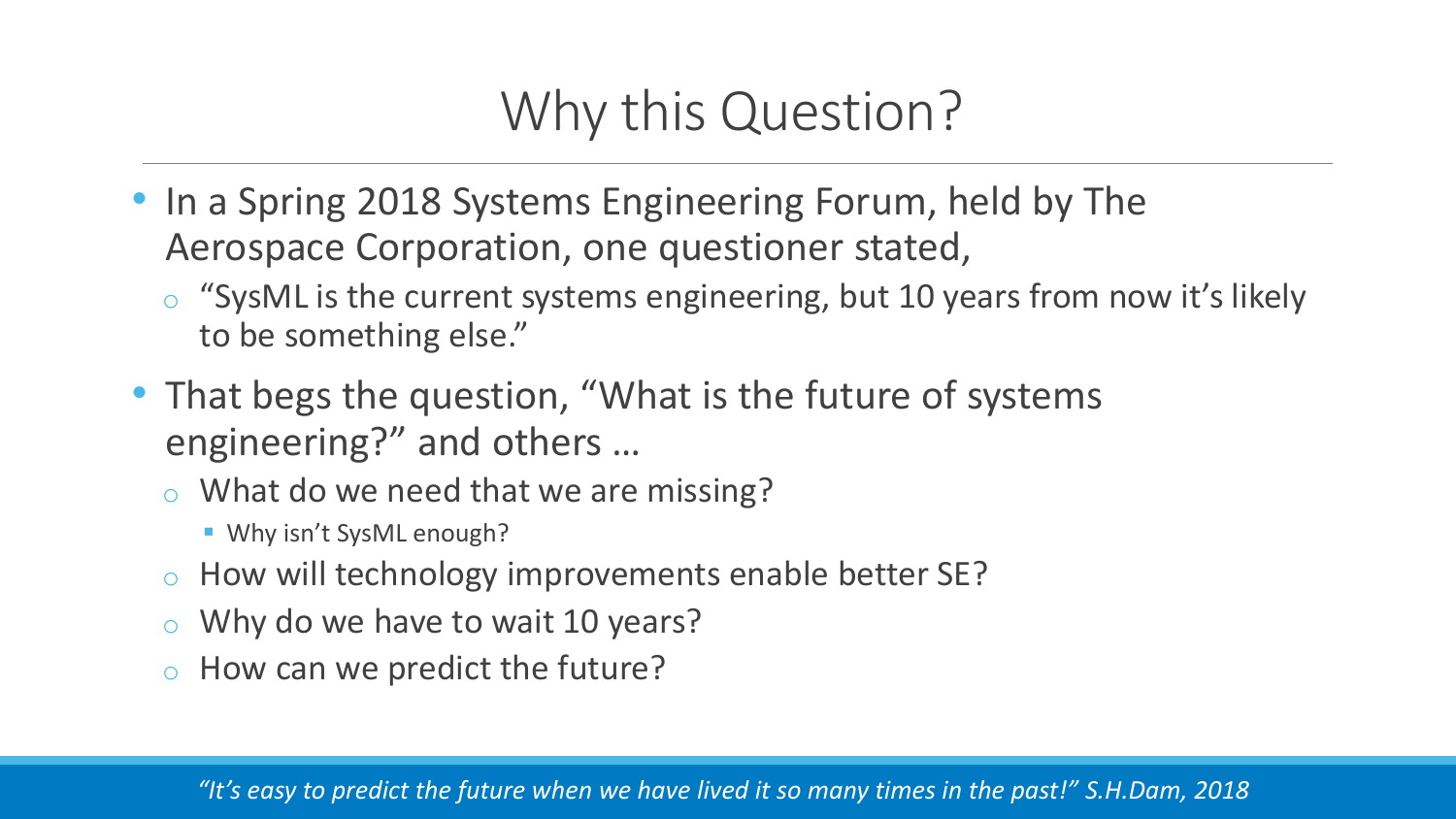## History of Systems Engineering

- Some believe systems engineering can be traced back thousands of years
	- o Wonders of the world could only have been designed and built systematically

### **Emergence of Systems Engineering**

■ How were these Sustainable Architectures Designed and their Construction Managed?



Ziggurat at Ur,

George Mason University - Peggy Brouse, Ph.D. з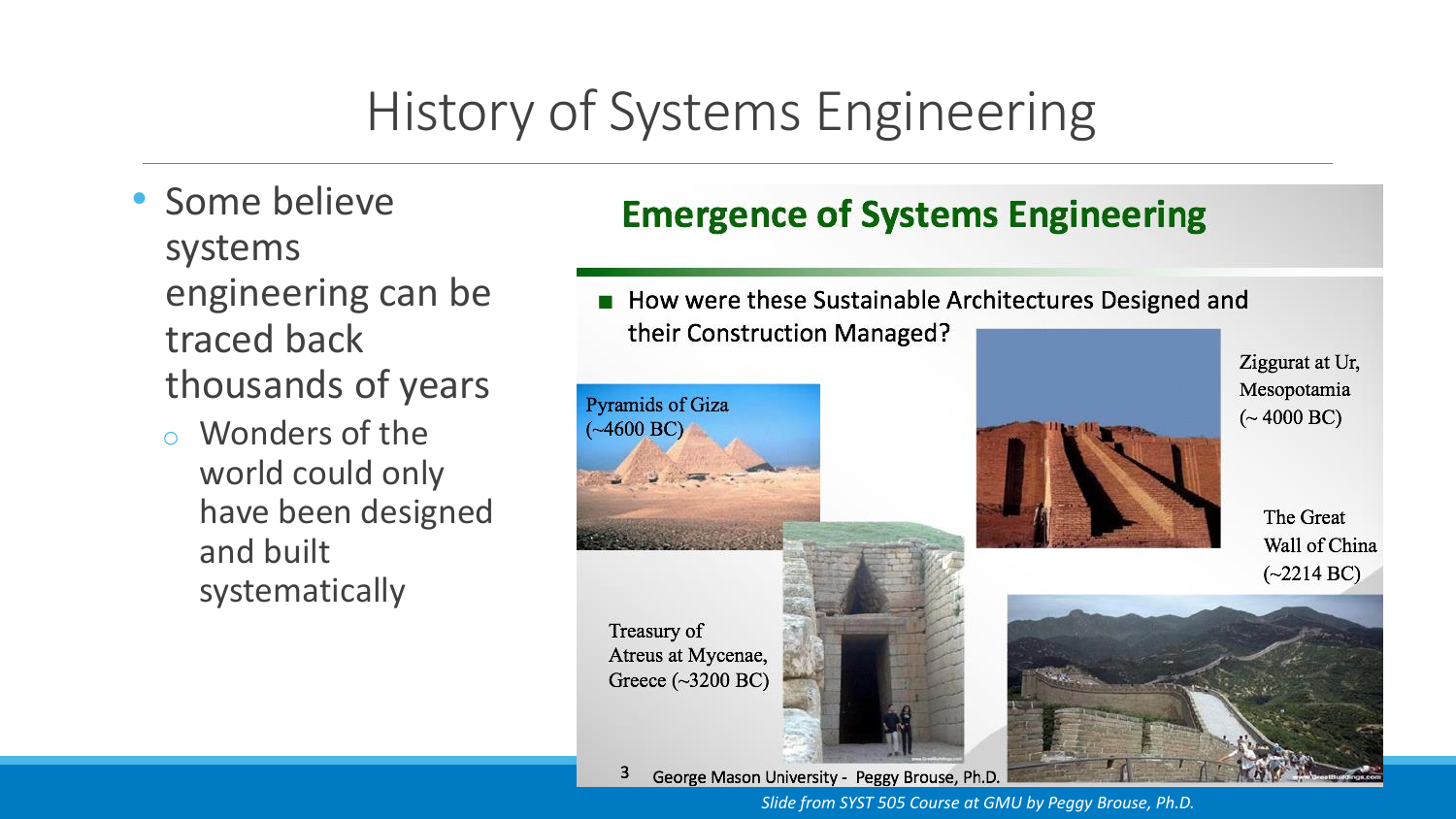## History of SE *(continued)*

- Others trace it back to the "Machine Age"
	- o Clearly the industrial revolution and the assembly lines require systems thinking

### The Machine Age - 1880 to 1945 [1]

### about 1880 to 1945



- Mass production of high volume goods on moving assembly lines, particularly of the automobile
- Gigantic production machinery, especially for producing and working metal, such as steel rolling mills, bridge component fabrication, and automobile body presses
- Powerful earthmoving equipment  $\bullet$
- George Mason University Peggy Brouse, Ph.D.

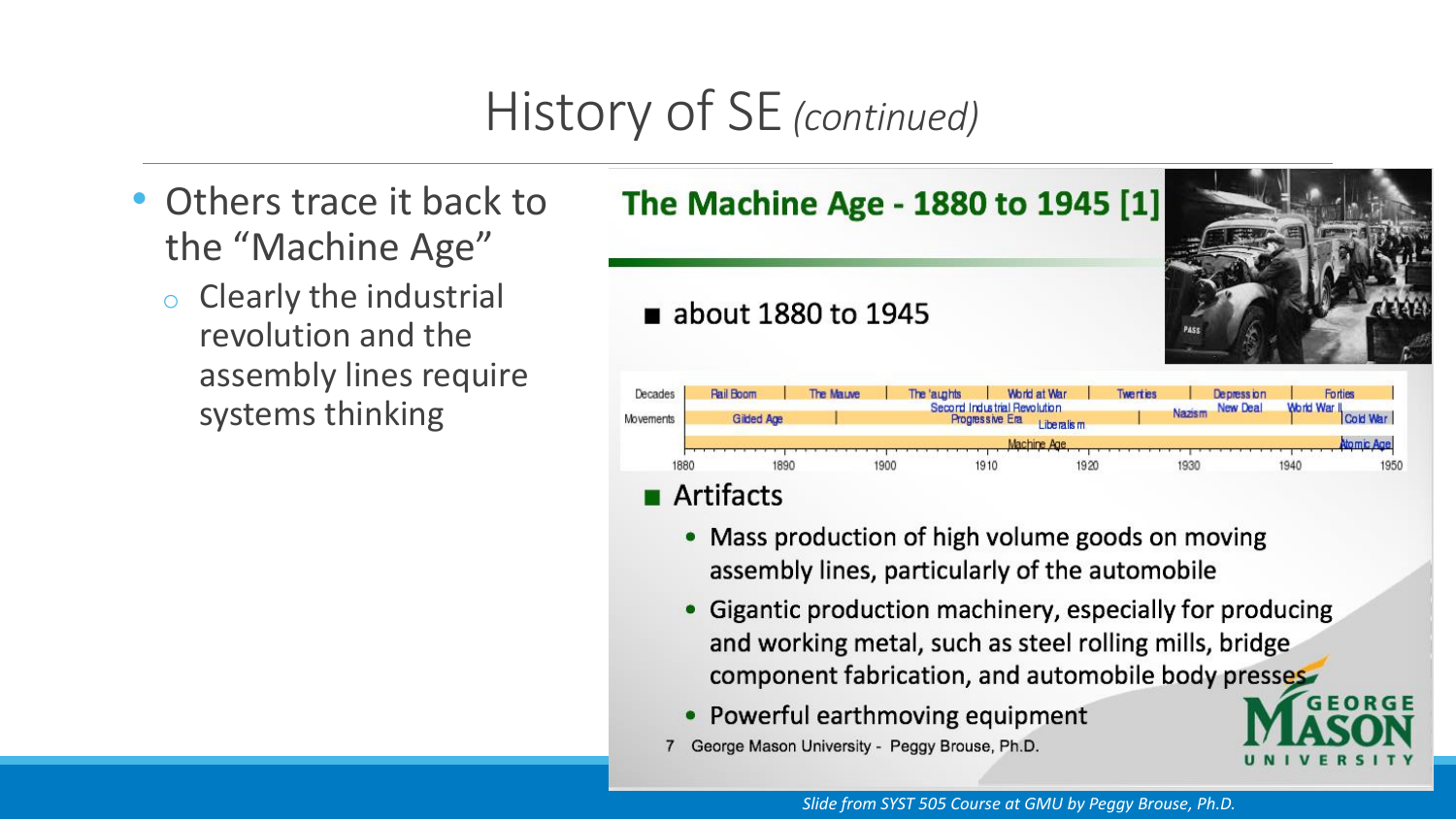## History of SE *(continued)*

- But by the "Space Age" systems engineering as we know it was clearly born
	- o Millions of parts, clearly "systems of systems" thinking was required by this time

### **The Atlas Project**

- Atlas ICBM 1954
	- Produced the first intercontinental ballistic missile (ICBM)
	- 18,000 scientists and engineers
	- 17 contractors
	- 200 subcontractors
	- 200,000 suppliers
- Ramo-Wooldridge Corp. became the lead contractor of the resulting ICBM development effort, reporting to the Air Force
- The meaning of the term "system" was starting to be discussed; the human body was used as a metaphor

#### [Reference:

http://themilitarystandard.com/missile/atlas/index.php ]

George Mason University - Peggy Brouse, Ph.D.  $12$ 



#### *Slide from SYST 505 Course at GMU by Peggy Brouse, Ph.D.*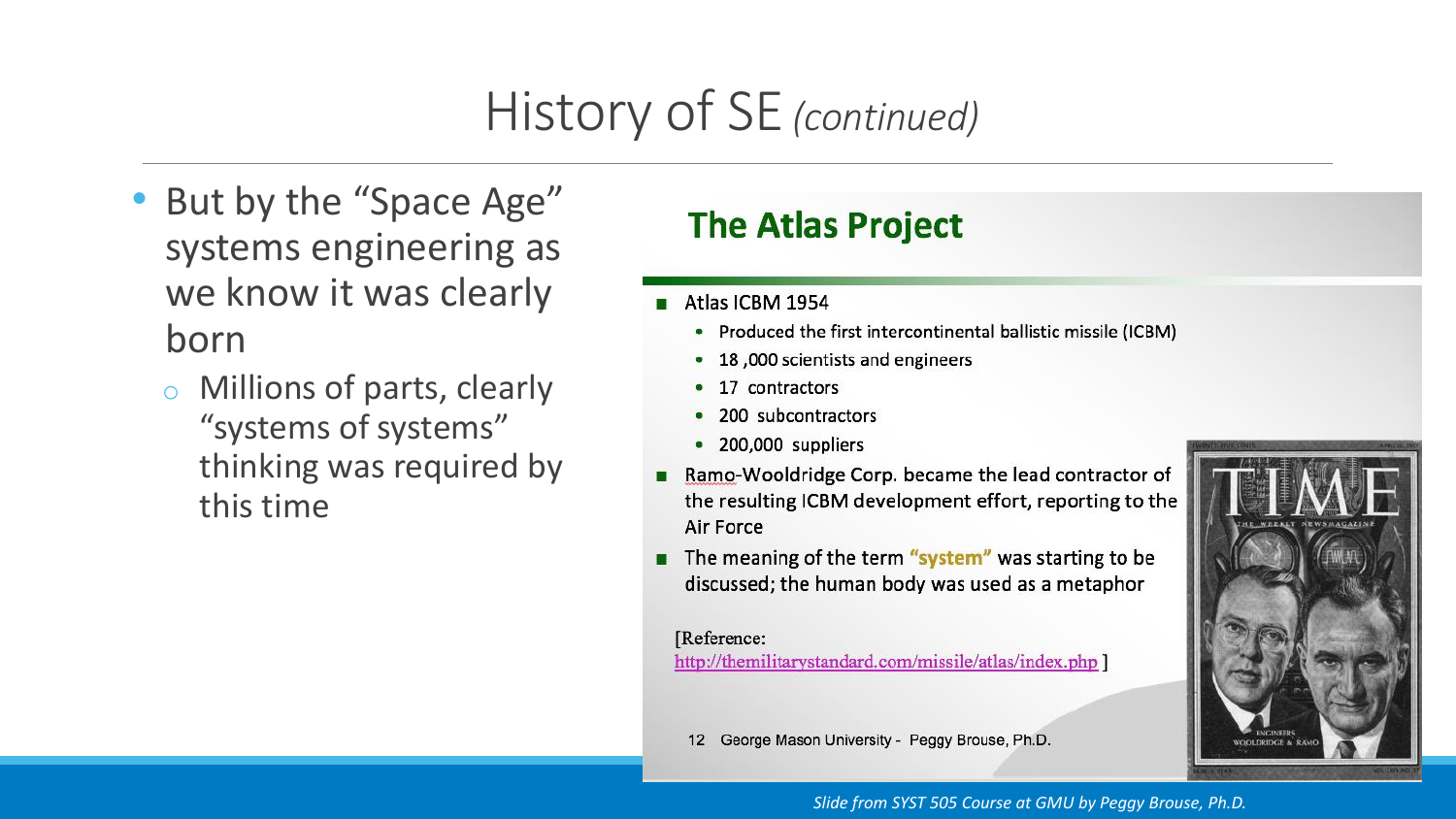## History of SE *(continued)*

- Today, complexity is going out of sight
- We no longer talk about Gigabytes of information, its now **Zettabytes**  $(1 \times 10^{21}$  bytes)
- How can we deal with this much data?

### One example of one type of data in the world:



https://www.slideshare.net/penumuru/harness-the-power-of-big-data-with-oracle-63438438

*Slide from "Using Analytics to Predict and to Change the Future" presentation by Dr. Kirk Borne, BAH*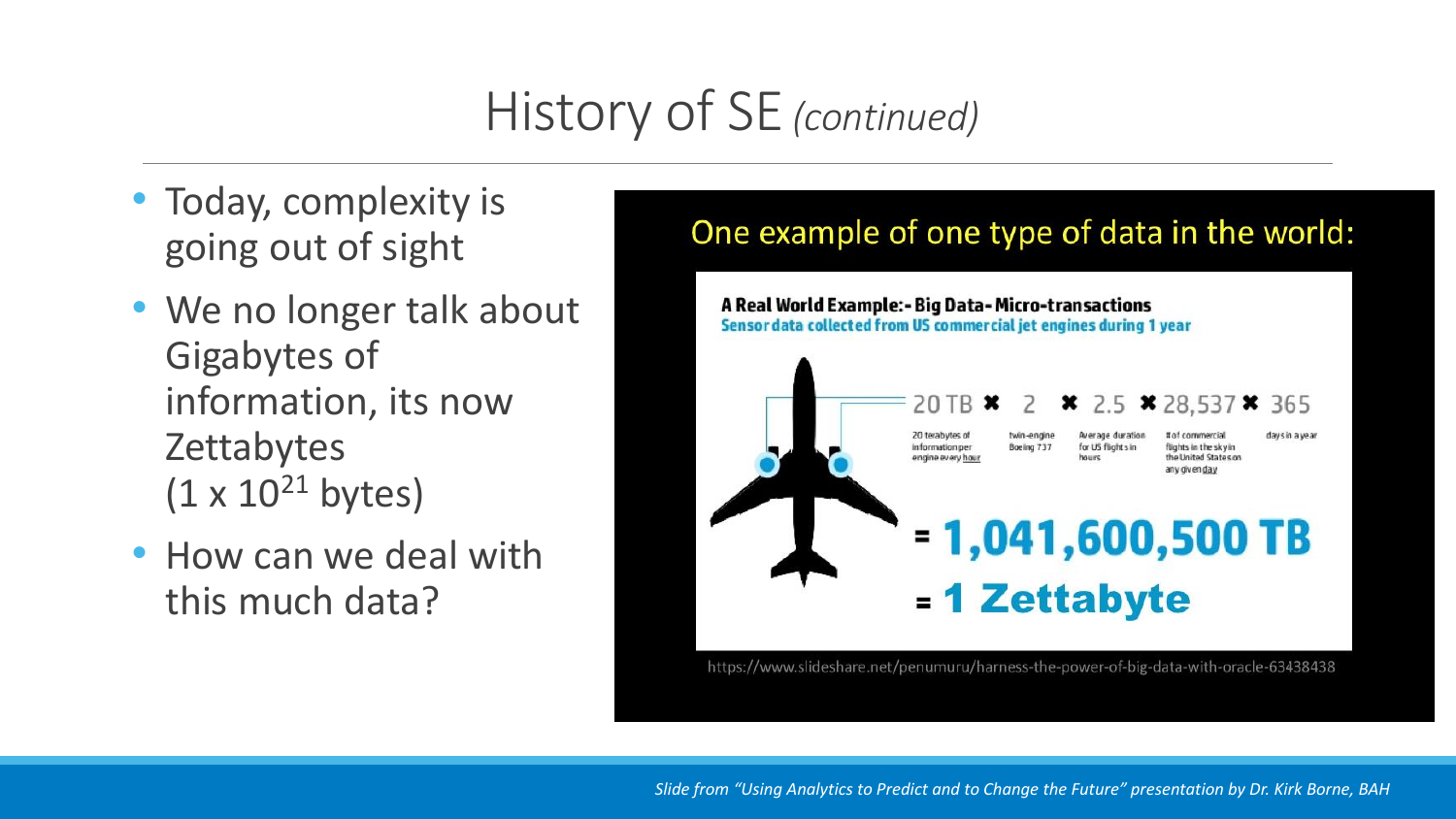### How Have Our Languages Evolved Over the Last 60 Years?

- 1960s used flow charting techniques derived from software (SREM created for software and systems engineering)
- 1970 Data Flow Diagramming heavily influenced by software development
- 1980s IDEF, State Machine modeling and Computer-Aided Systems Engineering tools (e.g., RDD-100)
- 1990s eFFBDs and Object-Oriented Analysis and Design/UML derived from software techniques
- 2000s SysML: a profile on UML
- 2010s Still SysML, but LML emerged derived from systems engineering techniques; LML version 1.1 included an ontology so that systems engineering can be performed at the system entity level, instead of at the diagram level

History of SE *(continued)*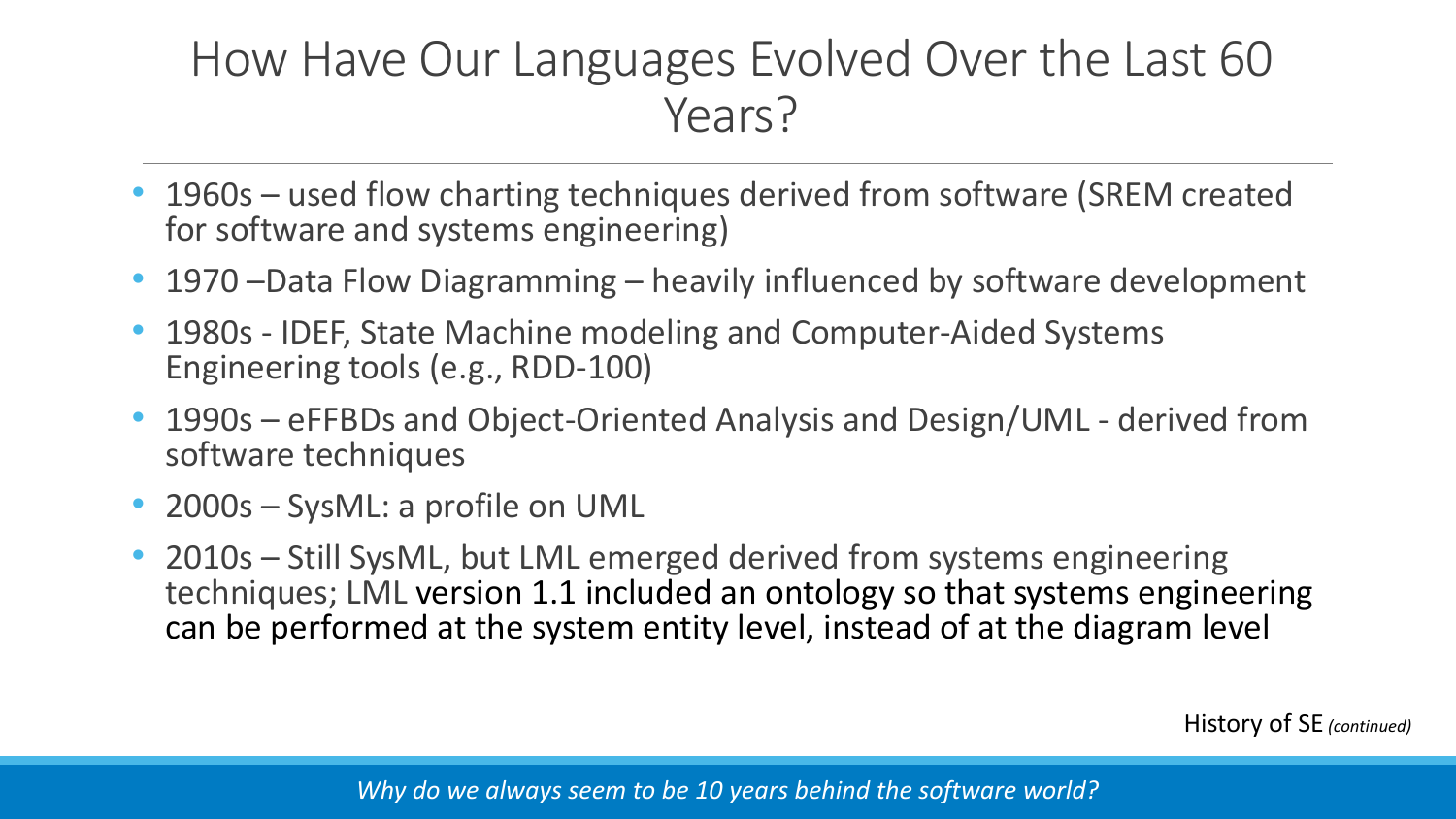### What Do We Need that We Are Missing?

- Need methods to capture and visualize tremendous amounts of information
- Massive storage and retrieval of information
- Need not only all the technical readouts, but also the programmatic information
- Capability to move data around easily, between applications
- A language that enables decomposition and abstraction
	- o A systems engineering language, not a software engineering language
	- $\circ$  A language that is simple so that systems engineering can easily use it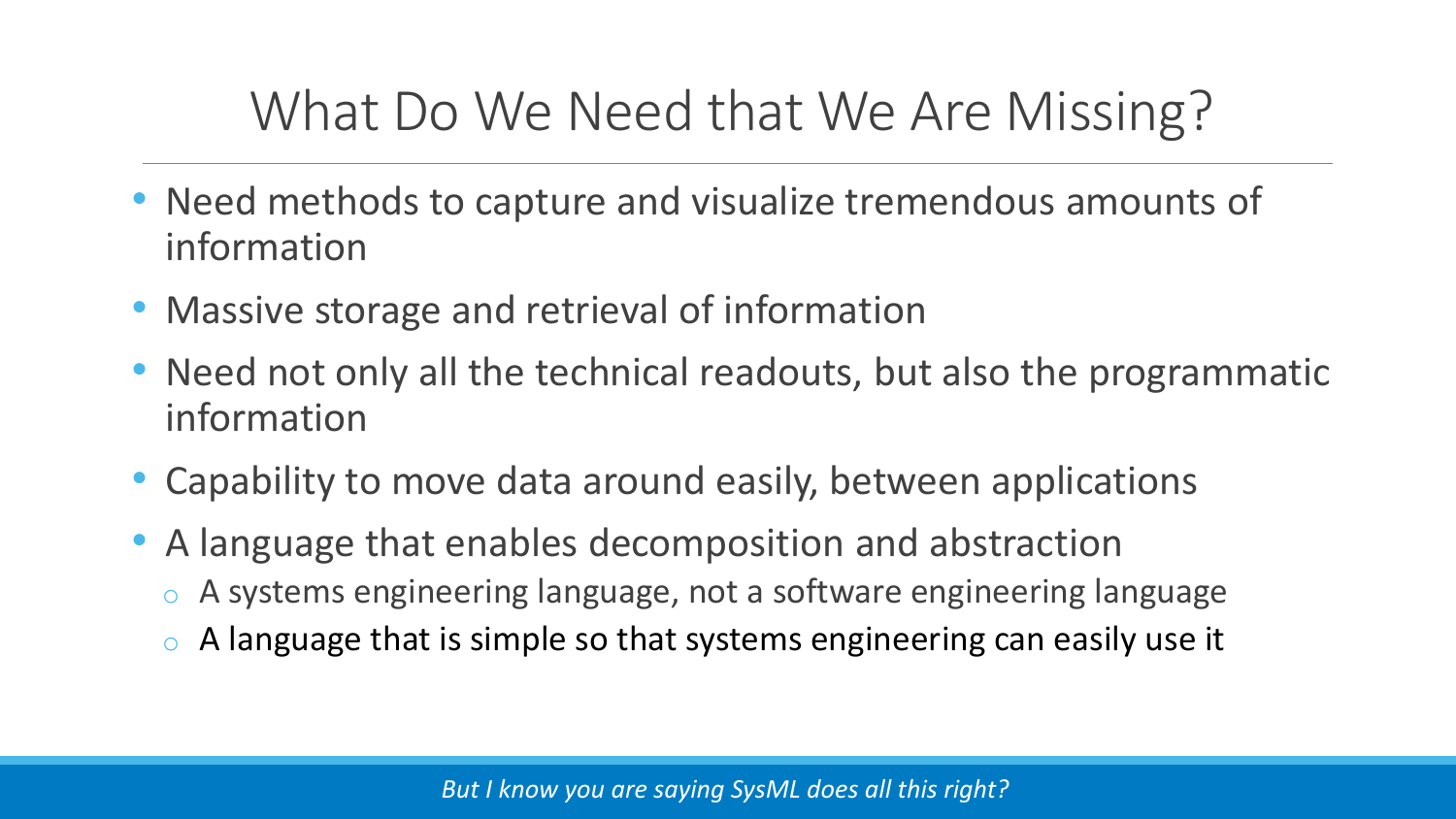## Why Isn't SysML Enough?

- Systems Modeling Language was developed to extend the software focused Unified Modeling Language (UML) to systems
- Interest in UML peaked in 2004
- Software developers have moved on to Agile, which requires *functional requirements*
- Both SysML and UML require experts to create and interpret
- Systems Engineering requires communications with *all* stakeholders *From Google Trends retrieved 11/17/2017*



*If you have to be an expert in SysML's lexicon and diagram specifications, who are you communicating with?*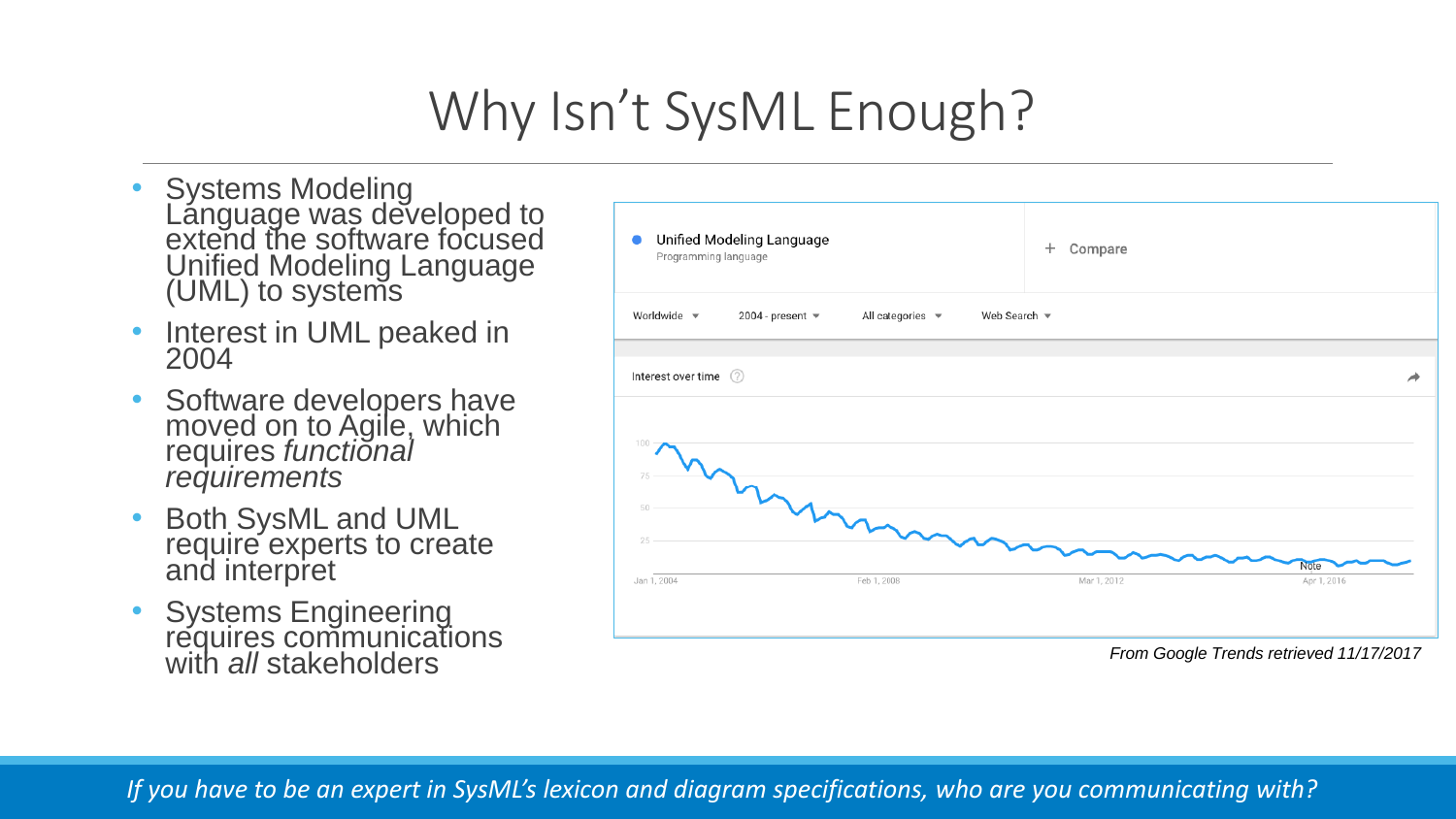## Why Isn't SysML Enough?

- But it's worse than just not being easy to understand
- SysML is lacking many of the programmatic pieces of information: risk, issues, decisions, schedule, cost, … as explicit diagrams or entities
- The lack of an ontology has been noted and is in the process of being developed
- But what if there was already a language that provided an ontology for SysML and filled in the missing pieces?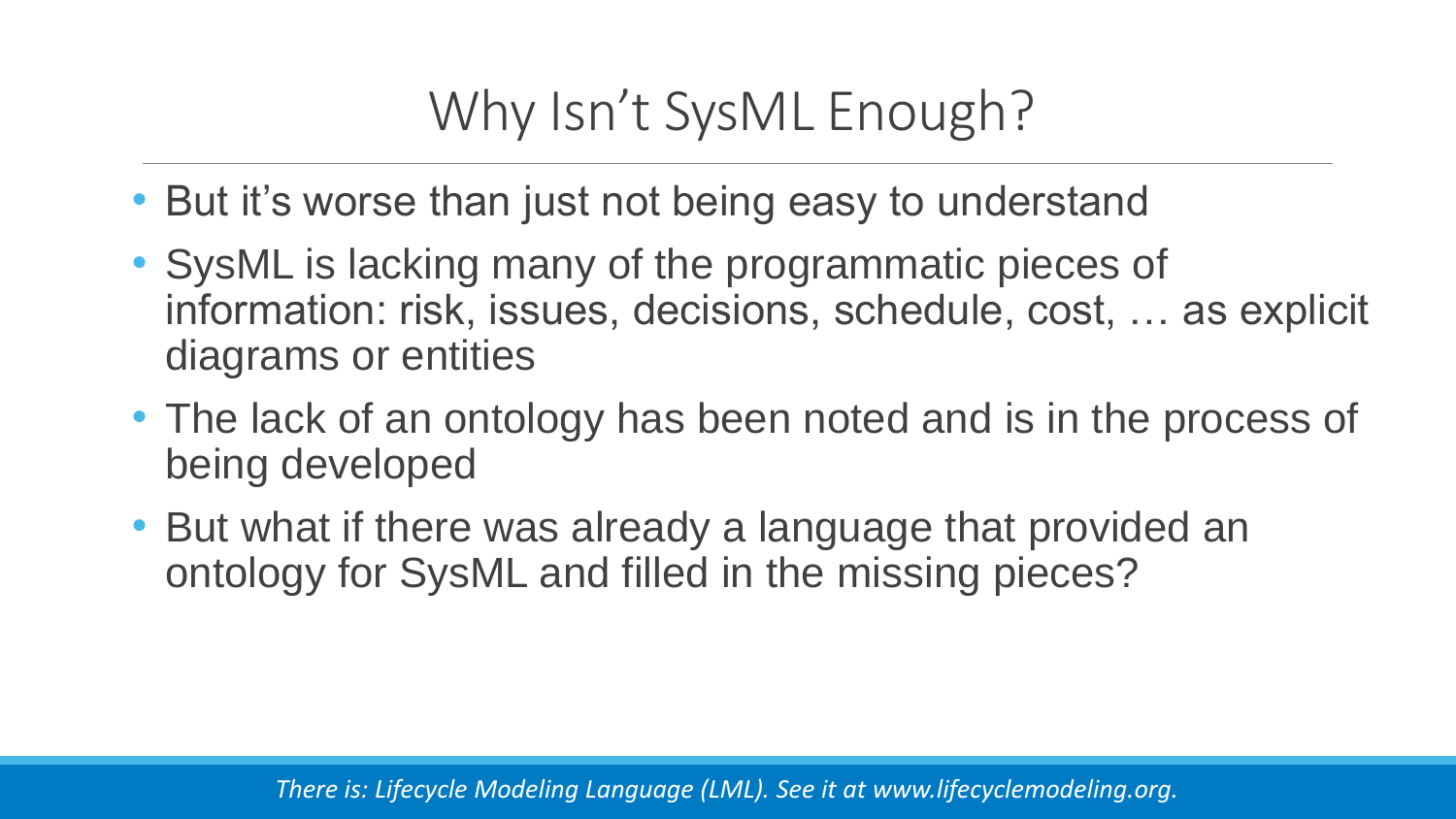### How Will Technology Improvements Enable Better SE?

- Some emerging/available technologies of the future:
	- o Cloud computing (already here!)
	- o Artificial Intelligence (Natural Language Process is already here!)
	- o Graph Databases (already here!)
	- o Optical Computing (coming soon)
- How can they help us?
	- o Cloud computing provides a means to collaborate worldwide today … SE tools need to take advantage of this capability
	- o Artificial Intelligence can help us find design problems or potential problems early
	- o Graph Databases enable greater storage capacity
	- o Optical Computing will enable create speed of computations, thus allowing for higher fidelity modeling and simulation